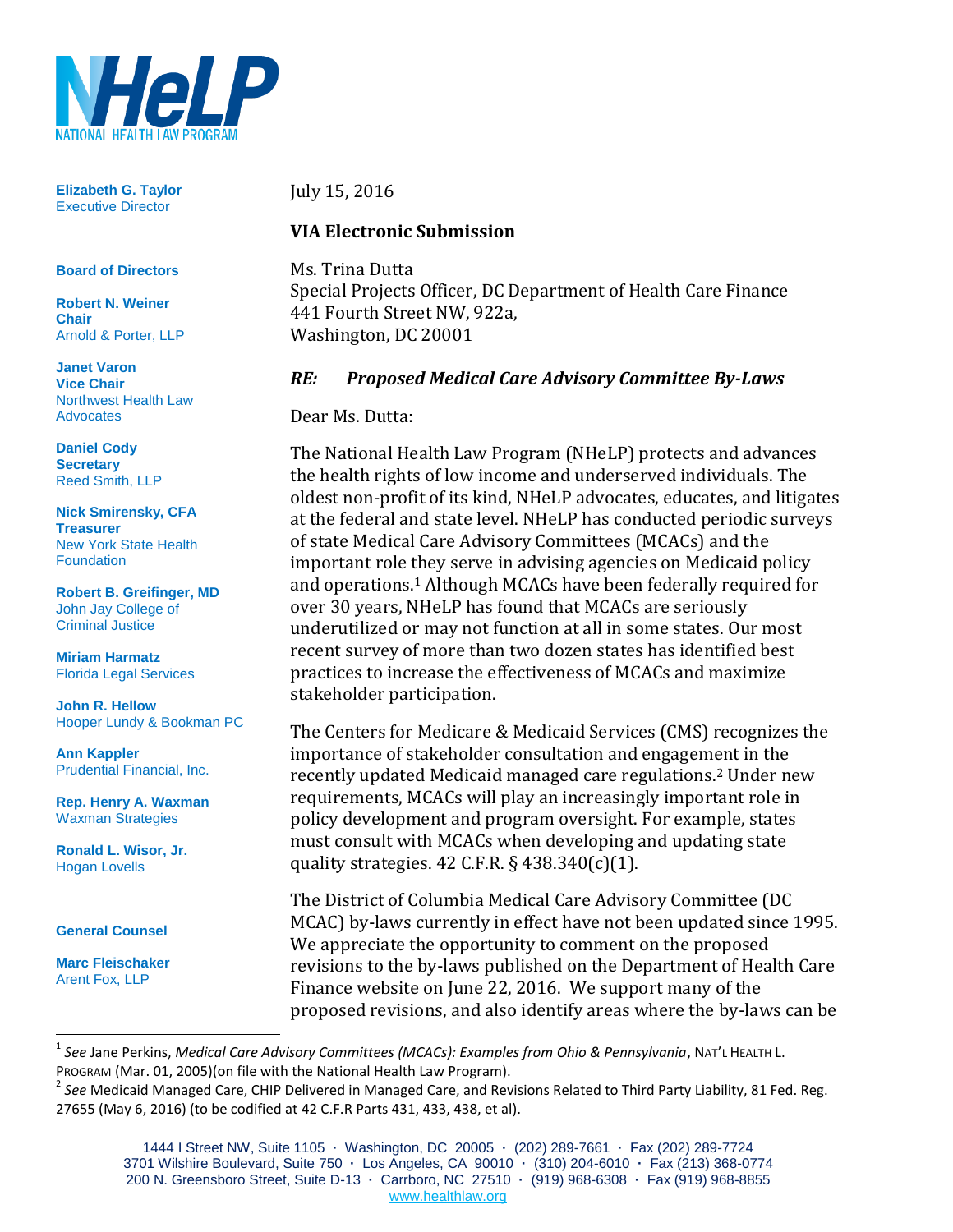improved to help facilitate stakeholder engagement and increase transparency, including:

- Clarify DC MCAC functions consistent with federal law and amend the by-laws to adopt best practices from other state MCACs;
- Ensure meaningful stakeholder engagement by increasing the committee membership and requiring broad stakeholder representation, including Medicaid beneficiaries, caregivers, consumer advocates, legal services providers, providers, and other relevant government agencies such as the DC Department of Human Services, the Department of Disability Services, DC HealthLink, and others;
- Increase transparency and provide opportunities for public participation including posting membership, meeting notices, minutes, agenda, reports, and other information on the agency website;
- Provide support to increase participation by Medicaid beneficiaries, including transportation assistance, stipends, as well as technical assistance and training;
- Clarify the process for nominating and appointing new members, and provide a process to remove members with cause; and
- Follow the process for amendments to the by-laws.

# **ARTICLE IV — MCAC Functions**

Under the federal regulation, the purpose of an MCAC is to advise the Medicaid agency about health and medical care services. Specifically, an MCAC must have "opportunity for participation in policy development and program administration. . ." 42 C.F.R. § 431.12(e). Federal courts have weighed in on the scope of MCAC responsibilities:

"[T]he scope of such committees' advisory authority is intended to cover *the entire field of state decision-making with respect to the Medicaid program,* and is not limited to discrete areas of concern such as the quality of medical assistance rendered under the program." *Morabito v. Blum*, 528 F. Supp. 252, 263-67 (S.D. N.Y. 1981)(emphasis added).

The proposed by-laws amendments which enumerate DC MCAC functions appear to limit the scope and breadth of the DC MCAC. Moreover, the by-laws omit essential MCAC functions prescribed by federal law, including providing a public comment opportunity for proposed Section 1115 demonstration projects and reviewing Medicaid managed care marketing materials. 42 C.F.R. § 431.408, 42 C.F.R. § 438.104(c). Moreover, the newly revised federal regulations governing Medicaid managed care establish new responsibilities for MCACs, including developing a star quality ratings system and state quality strategy.<sup>3</sup> Accordingly, we recommend revising the Functions section to reflect the broad scope of MCAC responsibilities consistent with federal law, as well as opportunities to facilitate stakeholder input.

 $\overline{a}$  $^3$  Medicaid Managed Care, CHIP Delivered in Managed Care, and Revisions Related to Third Party Liability, 81 Fed. Reg. 27655 (May 6, 2016) (to be codified at 42 C.F.R Parts 431, 433, 438, et al).

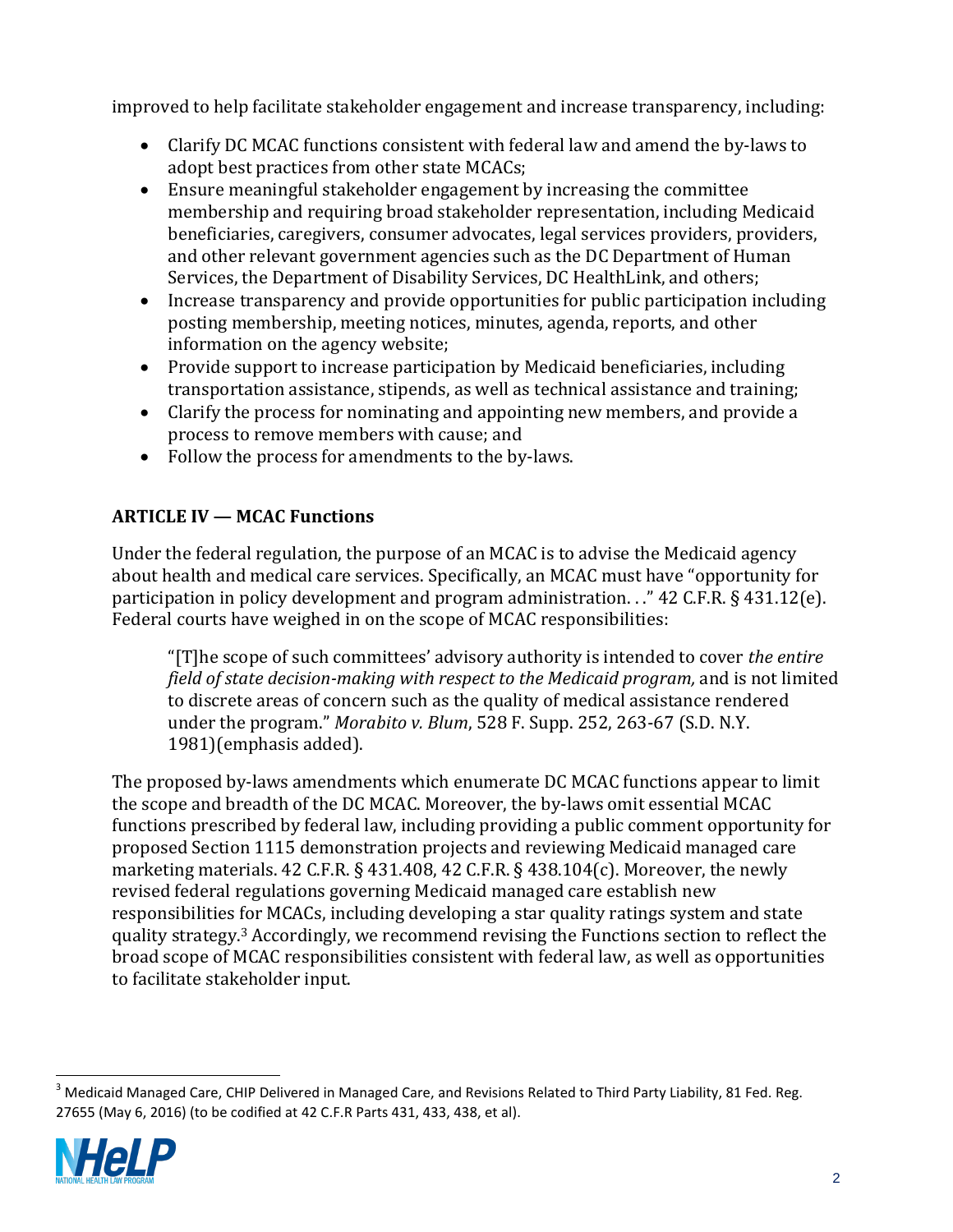### **ARTICLE V AND VI — Committee Size and Composition**

The proposed by-laws establish a 15 member DC MCAC, down from the current by-laws which require 26 members.<sup>4</sup> According to our survey, MCACs range from as high as 56 to as low as 9 members.<sup>5</sup> Larger MCAC groups tend to have more vacancies while smaller MCAC groups provide for limited participation from a narrow range of stakeholders. However, states with a medium range of membership, from 19 to 26 members, ensure diversity of viewpoints and broad-based participation from both consumer and provider groups. We urge the MCAC By-Laws Workgroup to establish an MCAC that ranges between 19 and 26 members for more effective subcommittees and input from essential stakeholders.

Successful MCACs have representation from a wide range of stakeholders, including provider and beneficiary groups. For example, MCACs in Iowa and Pennsylvania represent the interests of pharmacists, community mental health centers, hospitals, specialized medical providers and professional associations, and nursing and long-term care providers.<sup>6</sup> With 19 and 25 members, respectively, Missouri and Maryland's MCAC size allows for representation from more consumer and provider groups, and representatives from social services, mental health, and senior services departments.<sup>7</sup>

NHeLP strongly supports the proposed by-laws revision that a majority of DC MCAC members should be beneficiaries and beneficiary advocates. Legal services providers, patient advocates, consumer organizations are additional groups that possess unique knowledge about the Medicaid federal and state requirements. These groups work directly with Medicaid enrollees and have on-the-ground expertise that would serve as a great asset to the DC MCAC.

Although DHCF is the single state agency, several DC government agencies are involved in ensuring effective implementation of Medicaid, including eligibility determinations by the Department of Human Services (DHS) and agencies that contract for or deliver services. 42 C.F.R. § 431.12(b)(3) states committee membership must include "the director of the public welfare department or the public health department, whichever does not head the Medicaid agency." We urge revised by-laws to require, rather than suggest, all of the sister agencies listed in the proposed by-laws be invited to serve as ex-officio members. In addition, we recommend adding the Department of Youth Rehabilitation Services to the list of ex-officio members.

 $^6$  Iowa Dep't of Human Servs., Medical Assistance Advisory Council, MAAC Executive Committee Members (2016), [https://dhs.iowa.gov/sites/default/files/SFY16\\_MAAC\\_Executive\\_Committee\\_Members\\_0.pdf,](https://dhs.iowa.gov/sites/default/files/SFY16_MAAC_Executive_Committee_Members_0.pdf) PA DEP'T OF HUMAN SERVS., MEDICAL ASSISTANCE ADVISORY COMMITTEE (MAAC),

<sup>7</sup> MO. DEP'T OF SOCIAL SERVICES, MO HEALTHNET OVERSIGHT COMM. MEMBERS (Nov. 19, 2014) [http://dss.mo.gov/mhd/oversight/members.htm;](http://dss.mo.gov/mhd/oversight/members.htm) MD. DEP'T OF HEALTH AND MENTAL HYGEINE, MARYLAND MEDICAID ADVISORY COMMITTEE BY-LAWS (Jan. 09, 2012), https://mmcp.dhmh.maryland.gov/docs/MMAC\_BYLAWS\_070109.pdf.



<sup>&</sup>lt;sup>4</sup> By-Laws and Procedures of the State (D.C.) Medical Care Advisory Committee (MCAC) (Nov. 29, 1995) (originally adopted July 25, 1973).

<sup>&</sup>lt;sup>5</sup> Ind. Family & Social Servs. Admin., Office of Medicaid Policy & Planning, Medicaid Advisory Committee: Member Handbook (2015), [http://www.in.gov/fssa/files/MAC\\_Member\\_Handbook\\_2015\(Updated\).pdf.](http://www.in.gov/fssa/files/MAC_Member_Handbook_2015(Updated).pdf)

[http://www.dhs.pa.gov/communitypartners/informationforadvocatesandstakeholders/medicalassistanceadvisorycommitte](http://www.dhs.pa.gov/communitypartners/informationforadvocatesandstakeholders/medicalassistanceadvisorycommitteemaac) [emaac](http://www.dhs.pa.gov/communitypartners/informationforadvocatesandstakeholders/medicalassistanceadvisorycommitteemaac) (last visited July 12, 2016).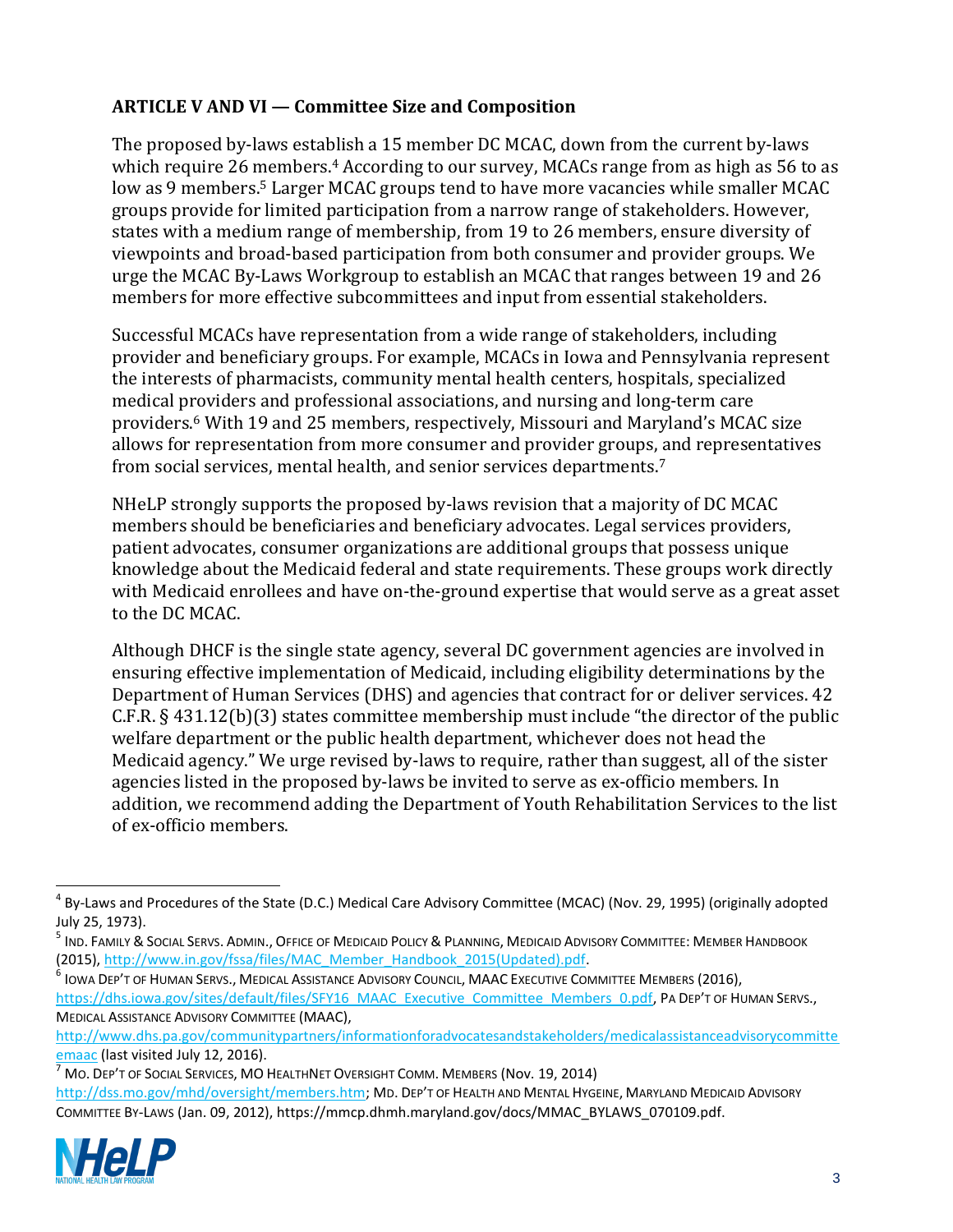# **ARTICLE VI — Membership and Appointment**

The MCAC is intended to serve as an independent advisory body to state Medicaid agencies in order to facilitate open discussion and provide honest recommendations on the development and implementation of the Medicaid program. As an advisory group, MCACs are not divisions of the agency, nor are its members employees, working under the agency's direction. Protecting the MCAC's role as an independent advisor to the agency fosters communication about ways improvements may be achieved. NHeLP urges the MCAC By-Laws Workgroup to maintain this level of autonomy and independence between the Department and DC MCAC by:

- 1. Clarifying that MCAC members serve the duration of their appointed terms and cannot be removed without good cause;
- 2. Allowing DC MCAC members to participate in the nominations process of new DC MCAC appointees;
- 3. Providing clarification on the term limit provisions;
- 4. Clarifying that DC MCAC should reflect a diverse range of experience and expertise; and
- 5. Facilitating attendance and improving meetings.

#### 1. Set terms and a process for removal

We strongly oppose the proposed change to the by-laws stating that DC MCAC members "serve at the pleasure of the Director." The broad language in  $\S$  6.1 grants the Director the power to exclude or terminate DC MCAC members, including Medicaid beneficiaries. The proposed by-laws also require that DC MCAC members refer all media inquiries to the Director. In recognition of DC MCAC's role as an independent advisory body, we strongly recommend that members be appointed to set terms and that members be allowed to serve for the duration of their appointments. The DC MCAC serves to advise the Department, and does not serve under the direction of the Department. The by-laws should also establish procedures for "good cause" removal of members, and these processes should not operate based on the sole discretion of the Department.

2. Nominations process

Federal law authorizes the agency director or higher state authority to appoint MCAC members on a continuous and rotating basis. 42 C.F.R. § 431.12(c). However, participation from DC MCAC members in the nominations process would ensure that members are engaged and solicit diverse viewpoints. Alaska's MCAC, for example, allows for provider and consumer input for recommendations and nominations.<sup>8</sup> The nomination process eases the burden on the Department director to find new DC MCAC members and enables DC MCAC members to pass on institutional knowledge on functions, responsibilities, and expectations of the DC MCAC to incoming DC MCAC members.

 8 ALASKA DEP'T OF HEALTH CARE SERVICES, ALASKA STATE MEDICAL CARE ADVISORY COMMITTEE BYLAWS (amended Oct. 29, 2005). http://dhss.alaska.gov/dhcs/Documents/MCAC/news\_rec\_bylaws\_mcac/bylawsrev\_102905\_mcac.pdf

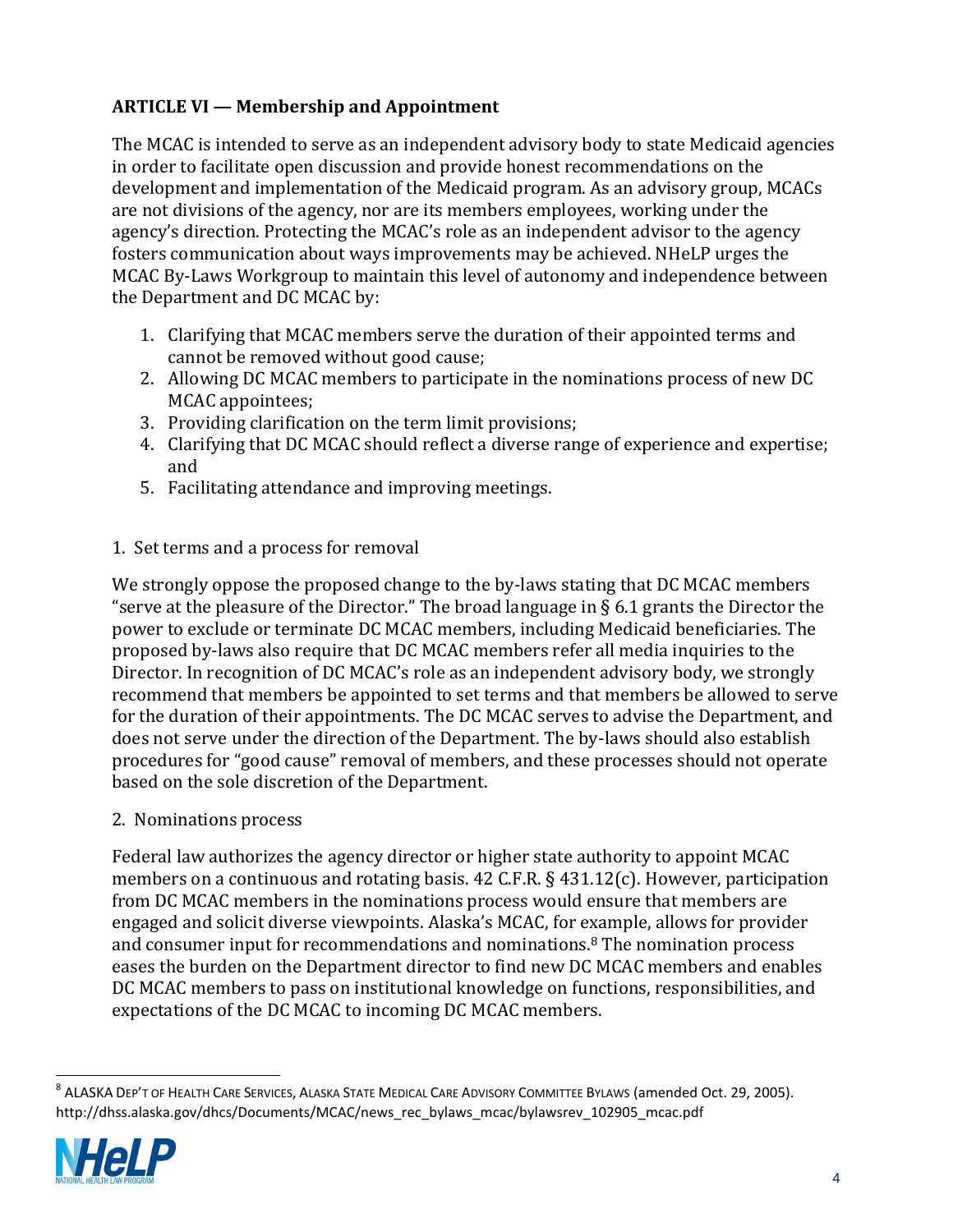# 3. Term limits

NHeLP urges further clarification on DC MCAC member term limits. As written, it is unclear whether § 6.7 of the proposed by-laws would allow members initially appointed to one year terms, two-years terms, or serving a remainder of a term left open by a vacancy, to serve two additional three-year terms. Furthermore, the proposed by-laws do not address whether the current DC MCAC members will be reinstated or discharged once the proposed by-laws are finalized.

# 4. "Qualifications"

NHeLP supports the MCAC By-Laws Workgroup's commitment to creating a committee consisting of members with a diverse range of experiences and perspectives. We recommend that the qualifications not be limited to individuals with specialized knowledge and should recognize that beneficiaries and beneficiary advocates have unique perspectives on the Medicaid program that are instrumental to the decision-making process. The qualifications sections should provide a broad overview of the types of members the DC MCAC *hopes* to attract, rather than specifications on a narrow view of what "knowledge" members *must* possess. (Or, the specifications should be listed as considerations but not requirements). We also recommend that DHCF and DC MCAC establish an orientation and training program so that new members, Medicaid enrollees, and other stakeholders can better understand Medicaid requirements and agency operations.

# **ARTICLE VII — Meetings**

NHeLP supports the MCAC By-Laws Workgroup's stated goal of "facilitating transparency, creating public understanding, and ensuring that DC services meet the needs of the people served at a reasonable cost to the taxpayer." We welcome the clarification the Open Meetings Act applies to the DC MCAC. The DC MCAC should help meet this goal by providing adequate public notice of all meetings. Pursuant to the Open Meetings Act, the DC MCAC should establish an annual schedule of its meetings - updated throughout the year and provide notice on the DC MCAC website and in the District of Columbia Register.<sup>9</sup> NHeLP recommends amending the first sentence of  $\S 7.5$  to conclude with "... no less than 48 hours or 2 business days, whichever is greater, before a meeting."

In-person attendance to meetings may be preferred, but we oppose making this a requirement. Most states allow members and the public to teleconference into all MCAC meetings. This alternative form of participation acknowledges the importance of MCAC member attendance, distinguishes between members who are absent due to lack of interest and a genuine inability to physically attend the meetings, and provides flexibility for individuals, especially MCAC members who are Medicaid enrollees, with families or are unable to attend in person due to transportation or accessibility issues. Moreover, easy accessibility of meetings and information promotes community trust and leadership

 9 Open Meetings Act, D.C. Code § 2-576(1), § 2-576(2)(B), § 2-575(6) (2016).

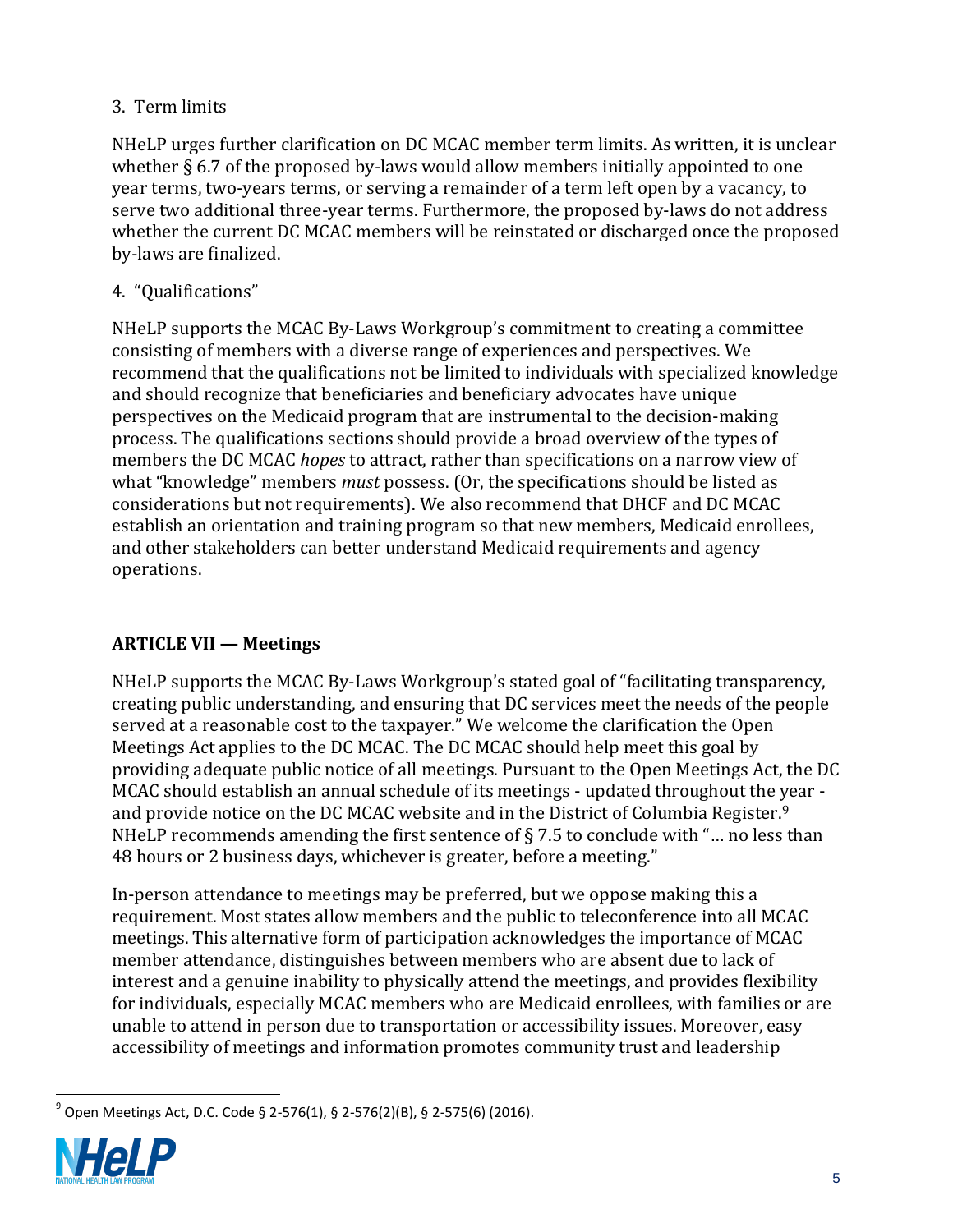building, thus DC MCAC should strive to hold meetings in public locations such as the town hall or public libraries.

When feasible, NHeLP recommends that regular and specials meetings be held in different locations within the District, particularly wards with high Medicaid enrollment rates, and at different times of day to reach all parts of the District and to allow working families to participate in DC MCAC meetings. Accordingly, the DC MCAC should ensure that meeting places are wheelchair accessible and easily accessible by public transportation.

We appreciate opportunities for non-members to participate in DC MCAC discussions when recognized. Accordingly, § 9.2 of the by-laws should clarify which subcommittees or issues are appropriate for public participation or remove "if and when deemed, appropriate." In addition, NHeLP urges the DC MCAC to provide an opportunity for public comments within the by-laws section on the order of business to allow non-members to raise issues that may not have been included on the agenda or to voice concerns about the Medicaid program.

## **ARTICLE XI — Conflict of Interest**

NHeLP supports the MCAC By-Laws Workgroup's efforts to identify conflicts of interest among DC MCAC members and agrees in the full disclosure of all conflicts of interest before and during appointment. NHeLP also recognizes that DC MCAC members with conflicts of interest may still have a vested interest in the issue at hand and contribute to the diversity of viewpoints that DC MCAC strives to achieve. The proposed by-laws should reflect this distinction and allow DC MCAC committee members to recuse themselves from voting on a matter in which he or she has a verified conflict. However, we oppose the proposal to prevent DC MCAC members from speaking on an issue where they may have a conflict, if that conflict has been publicly acknowledged by the speaker.

## **ARTICLE XII — Reimbursement of Expenses**

NHeLP recognizes the challenges in obtaining participation of Medicaid enrollees who experience challenges due to their socioeconomic and/or health status. The MCAC By-Laws Workgroup should make provide clear guidance on how it will ensure beneficiary participation within the Committee. Stipends are one way to encourage their continued participation. For example, North Carolina's MCAC provides some members with \$15 worth of compensation and travel reimbursements.<sup>10</sup> Members and beneficiaries should be able to request stipends and other forms of assistance when travel assignments create a financial hardship. We believe the Department should also consider other ideas to support consumer participation, such as child care assistance.

<sup>10</sup> *Medical Care Advisory Committee (MCAC)*, N.C. DIV. OF MEDICAL ASSISTANCE, http://dma.ncdhhs.gov/getinvolved/committees-work-groups#Medical Care Advisory Committee (last visited on July 12, 2016) ("Non-state employee members receive a \$15 compensation for each day of service, round-trip mileage reimbursement of 25 cents per mile, and applicable subsistence according to state guidelines." "Necessary forms will be provided at each meeting to claim reimbursement.").

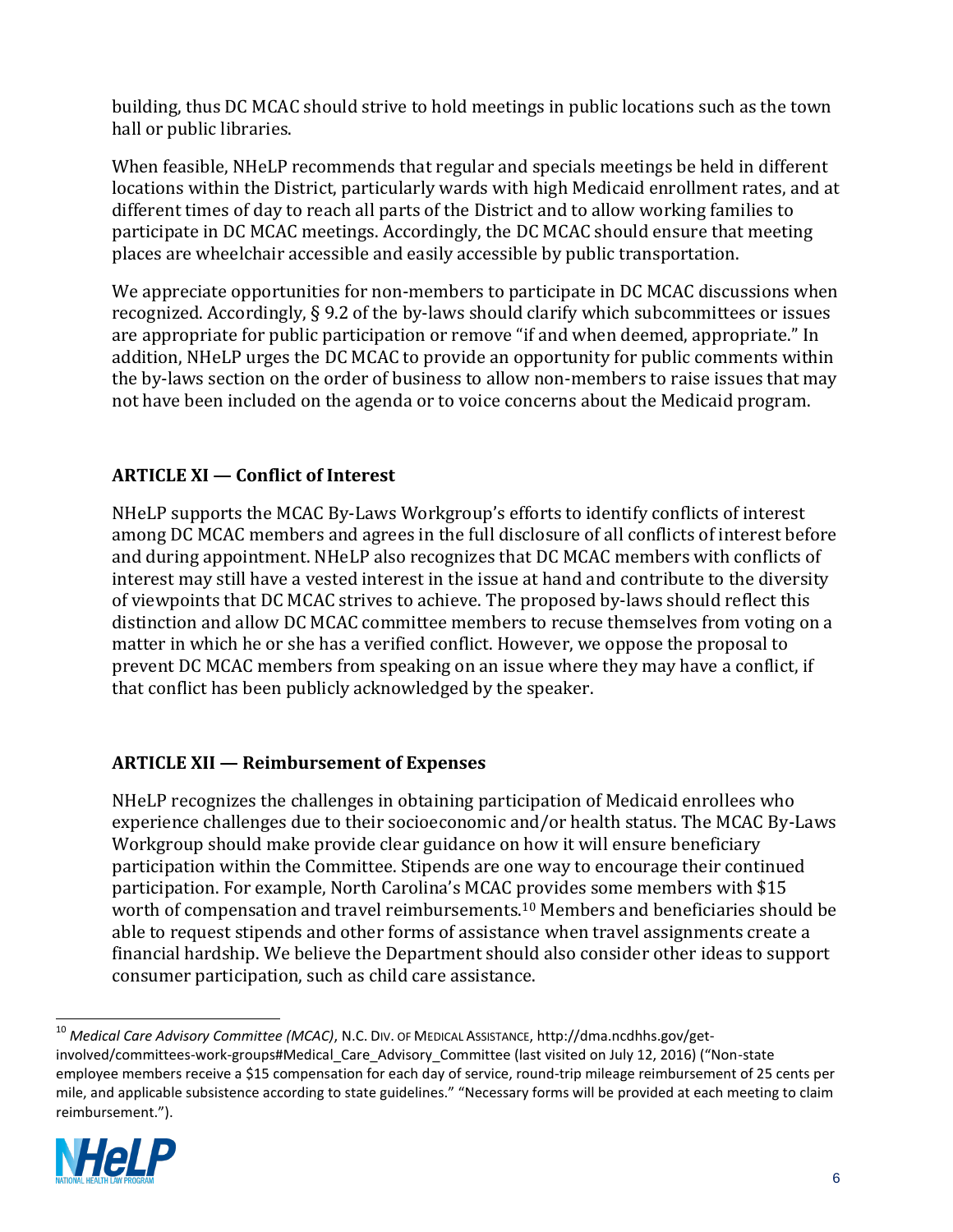NHeLP recommends a neutral third party to determine the rates of reimbursement in accordance to D.C. Official Code § 1-611.08, which states "the Executive Office of the Mayor is authorized to establish by rule and regulation the rates of compensation or reimbursement of expenses for members of any board or commission." The Mayor is required "to conduct a comprehensive study of the compensation and stipend loves of the District's boards and commission" to identify "the best practices in the compensation and stipend policies." D.C. Official Code § 1-611.08(e).

#### **ARTICLE XIV — Records and Minutes**

We agree with the by-laws amendment clarifying that the DC Open Meetings Act and all of its requirements should apply to DC MCAC. To ensure transparency and public accountability, NHeLP recommends that the MCAC By-Laws Workgroup clarify in the final by-laws all information that should be publicly available. <sup>11</sup> Public participation in DC MCAC regular and special meetings is one way to ensure that the needs of the community are being met by DC MCAC and DHCF. Adequate public notice of all regular and special meetings, and posting of all DC MCAC meeting recordings and documents, including minority reports, will further advance the goals of a responsive committee and agency.<sup>12</sup> Minutes, including draft minutes, should be as detailed as possible and made available to the public as soon as practicable, but no later than 3 business days after the DC MCAC meeting to approve them.<sup>13</sup> Compliance with the Open Meetings Act will provide interested individuals the opportunity to remain updated on the DC MCAC discussions.

#### **ARTICLE XVI — Amendments**

§ 8.1 of the current By-Laws and Procedures states:

"These By-Laws and Procedures may be altered, amended, or repealed, in whole or in part, by the affirmative vote of two-thirds (2/3) of the membership of the Committee at a regular or special session..."<sup>14</sup>

The proposed by-laws should retain the procedures outlined in the current by-laws for amending. NHeLP requests clarification on how the proposed by-laws will be modified in relation to the procedures outlined in the current DC MCAC by-laws, including whether the current committee members remain and how this will affect term limits.

<sup>&</sup>lt;sup>14</sup> Bv-Laws and Procedures of the State (D.C.) Medical Care Advisory Committee (MCAC) (Nov. 29, 1995) (originally adopted July 25, 1973).



  $11$  Record of meetings, Open Meetings Act, D.C. Code § 2-578 (2016).

<sup>12</sup> *Id.* at § 2-578(a).

<sup>13</sup> *Id.* at § 2-578(b)(1).